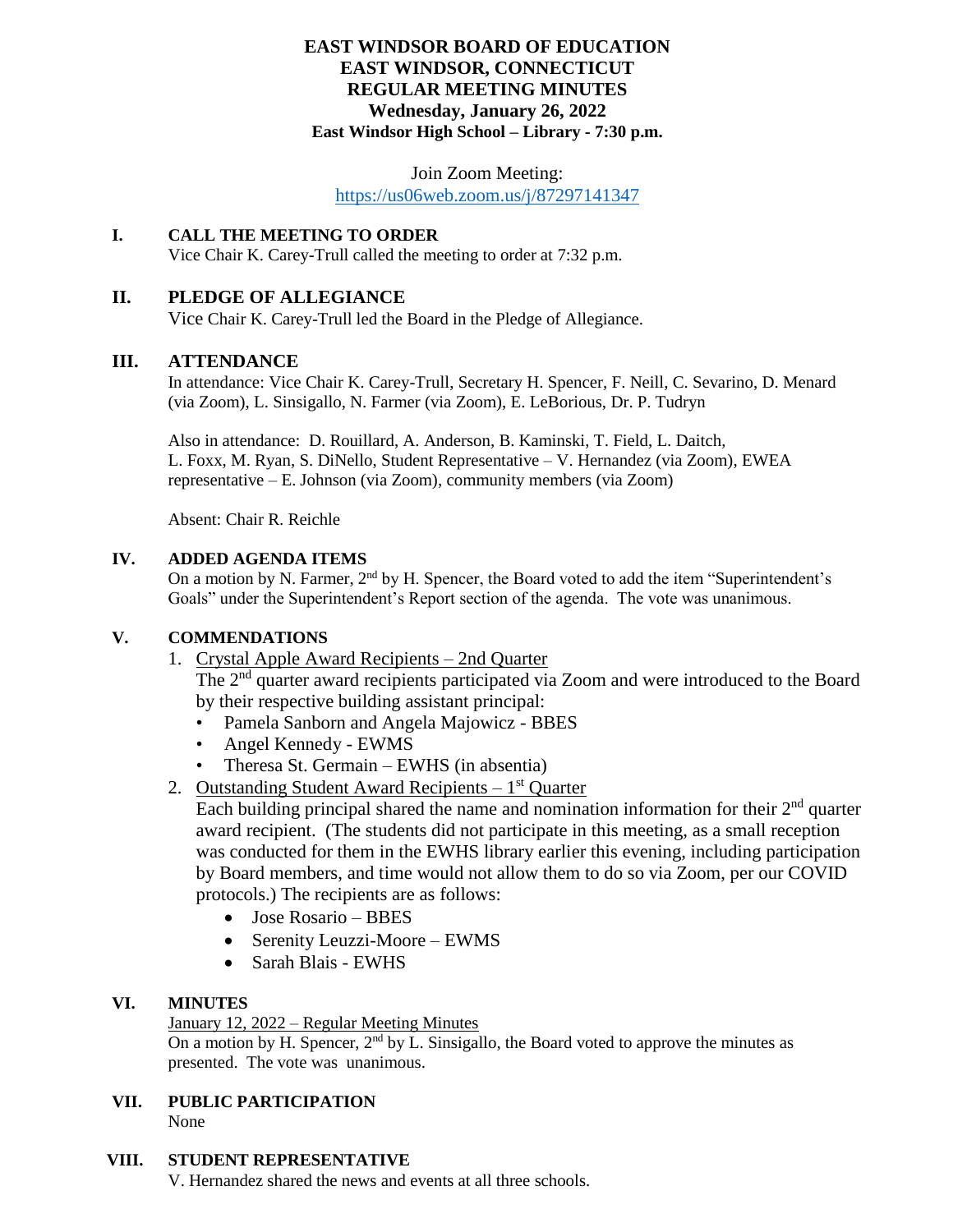# **IX. SUPERINTENDENT REPORT**

- 1. Business Office Re-Organization Dr. P. Tudryn introduced business consultant, Sherri DiNello to outline her recommendations for establishing our business office. Ms. DiNello:
	- Outlined various functions of the business office, including business finance, payroll, human resources (HR), accounts payable, etc.
	- Recommended HR and payroll should be separated
	- Stated HR is conducting tasks that do not allow for time to address other HR roles
	- Recommended the three following positions for the business office: Director of Business and Finance, Accounts Payable/Accountant, Payroll Associate
	- Noted we can reassign job responsibilities without rehiring a Director of Food Services, due to the recent resignation

Dr. P. Tudryn noted he plans on moving forward with the above-referenced recommendations.

Kudos were provided by the Board and Dr. P. Tudryn relative to the hard work associated with these recommendations.

S. DiNello also reviewed her recommendations for the BOE Finance Sub-Committee and Nonlapsing Education Account. She noted the committee will be able to review detailed financial information, ask questions of administration, and be prepared to make recommendations to the full BOE regarding business and financial matters.

A review of our bylaws relative to committees (9130) ensued, as well as a review of our Unexpended Education Fund Account.

It was the consensus of the Board to adopt the recommendations.

2. Superintendent's Goals – Dr. P. Tudryn noted the need for the Board to vote on his goals in order for discussion later on in the agenda under "Executive Session."

On a motion by F. Neill,  $2<sup>nd</sup>$  by H. Spencer, the Board voted to approve the Superintendent's Goals as presented. The vote was unanimous.

# **X. CURRICULUM REPORT**

D. Rouillard reported the following:

- Portrait of the Graduate
- EWPS Strategic Planning
- Use of Data iReady Diagnostic
- Use of Data iReady Diagnostic- Schedule for the year
- Use of Data iReady Diagnostic Participation rate
- District Results Reading (Standard View) 21-22
- District Results Reading Diagnostic Growth 21-22
- District Results Math (Standard View) 21-22
- BBS Results Reading and Math 21-22
- EWMS Results Reading and Math 21-22
- EWHS Results Reading and Math 21-22
- iReady Performance
- **XI. UNFINISHED BUSINESS: VOTE** None

# **XII. UNFINISHED BUSINESS: DISCUSSION**

Re-Entry Update – Dr. P. Tudryn noted there were no updates since our last meeting; therefore, there have been no changes to our protocols.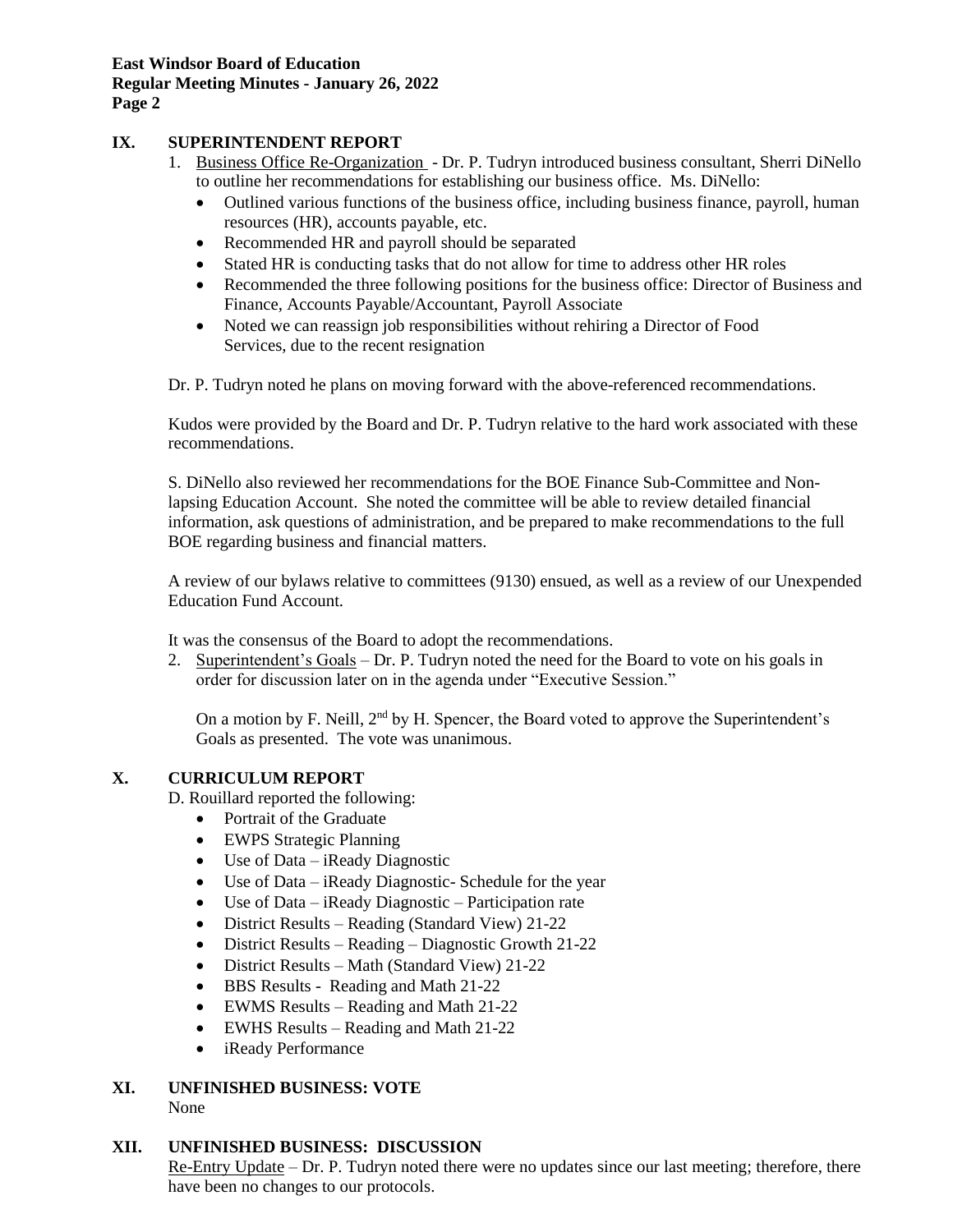# **XIII. NEW BUSINESS: VOTE**

- 1. Job Descriptions
	- a. Director of Business and Finance On a motion by C. Sevarino,  $2<sup>nd</sup>$  by H. Spencer, the Board voted to approve the job description as presented. The vote was unanimous.
	- b. Accounts Payable/Accountant On a motion by H. Spencer,  $2<sup>nd</sup>$  by F. Neill, the Board voted to approve the job description as presented. The vote was unanimous.
	- c. Payroll Associate On a motion by C. Sevarino,  $2<sup>nd</sup>$  by F. Neill, the Board voted to approve the job description as presented. The vote was unanimous.
	- d. Human Resource Director On a motion by C. Sevarino,  $2<sup>nd</sup>$  by H. Spencer, the Board voted to approve the job description as presented. The vote was unanimous.
- 2. Policies
	- a. 4118.232 Alcohol, Drugs, and Tobacco-Free Workplace
	- b. 4212.42 Drug and Alcohol Testing for School Bus Drivers
	- c. 6142 Basic Instruction Program
	- d. 6148 FAFSA Completion Program

On a motion by H. Spencer,  $2<sup>nd</sup>$  by F. Neill, the Board voted to approve the first reading of all four policies presented.

The policies will be placed on the next BOE meeting agenda for a second reading vote.

- 3. Course Proposals
	- a. Advanced Topics in Algebra

On a motion by N. Farmer,  $2<sup>nd</sup>$  by F. Neill, the Board voted to approve the course proposal as presented. The vote was unanimous.

- b. Encore (English) On a motion by N. Farmer,  $2<sup>nd</sup>$  by C. Sevarino, the Board voted to approve the course proposal as presented. The vote was unanimous.
- c. Living History of Gender Studies

On a motion by C. Sevarino,  $2<sup>nd</sup>$  by F. Neill, the Board voted to approve the course proposal as presented. The vote was unanimous.

d. Math Life – Investing On a motion by F. Neill,  $2<sup>nd</sup>$  by H. Spencer, the Board voted to approve the course proposal as presented. The vote was unanimous.

#### **XIV. NEW BUSINESS: DISCUSSION** None

# **XV. LIAISONS' REPORTS**

N. Farmer reported her participation in a recent Curriculum Council sub-committee meeting. She also noted her appreciation to D. Rouillard for arranging for her to go to BBS to see the new math courses in action.

F. Neill reported her participation at the recent Pension Board meeting. She reported we are in good shape and the account is well-funded.

K. Carey-Trull and F. Neill reported their participation in the recent CREC Zoom meeting.

# **XVI. PUBLIC PARTICIPATION**

None